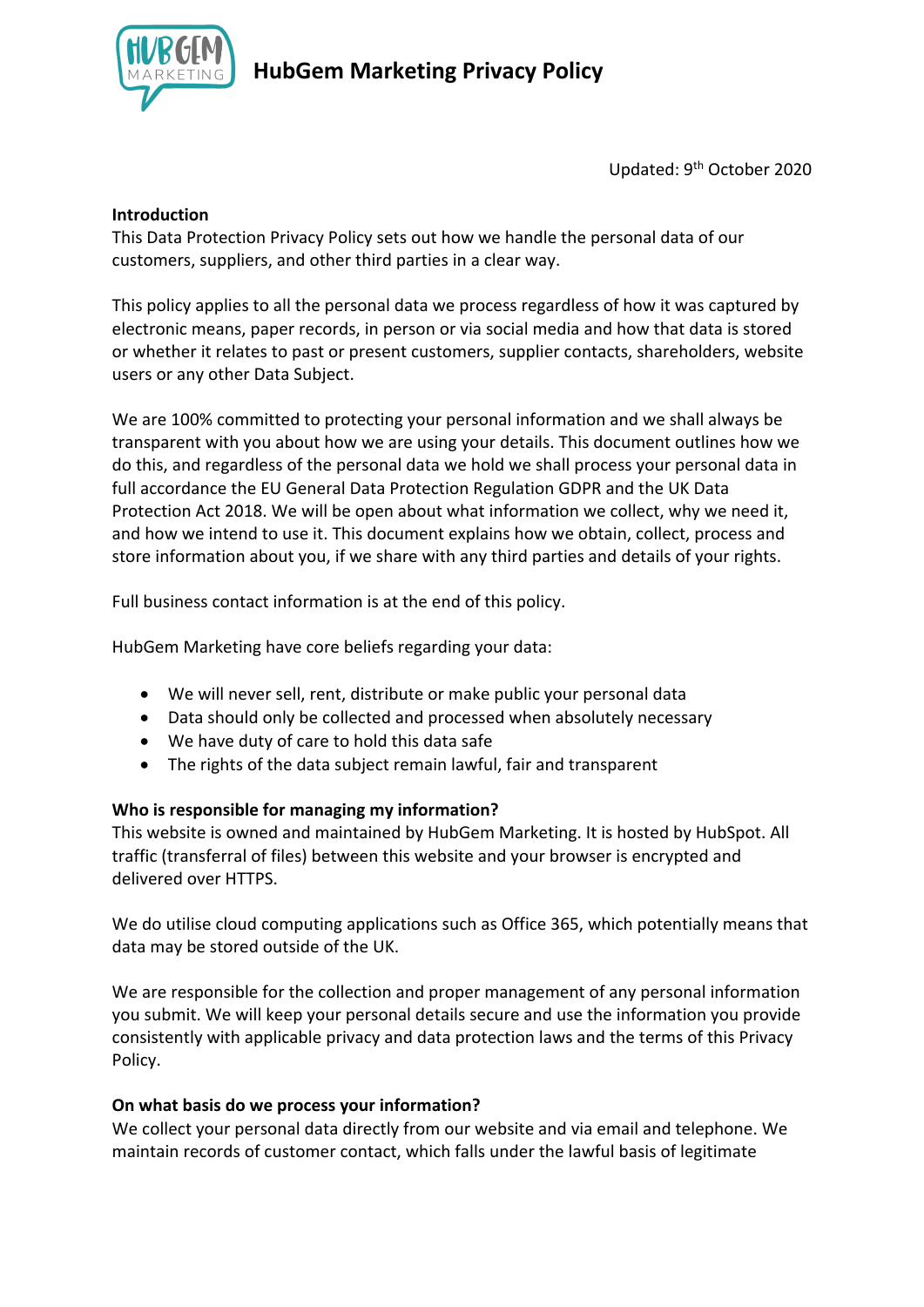

interest (GDPR Article 6(f)) and under the lawful basis of being necessary for the performance of a contract (GDPR Article 6(b)).

Personal data is processed entirely for the legitimate interest of maintaining contact between us and you (our customer, or potential customer) in order to deliver our service and fulfill any contracts, which exist between us. We do not process any special category data within the meaning of GDPR.

## **What information do we collect?**

Personal and sensitive data is required to allow us to provide our services to our clients. We will obtain your name, company and contact details and details of any colleagues with whom we may need to communicate.

Our website uses cookies to distinguish you from other users of our website. This helps us to provide you with a good experience when you browse our website and also allows us to improve our site. This is done via Google Analytics and Hubspot who will capture your IP address, geographical location, details of the system you use and the pages you visit. To opt out of being tracked by Google Analytics across all websites visit their online Click here to opt-out of Google Analytics.

## **Cookies – How do we use cookies on our websites?**

Cookies are small text files that are placed on your computer when you access a website.

Our website stores cookies on your computer. These cookies are used to collect information about how you interact with our website and allow us to remember you. We use this information in order to improve and customize your browsing experience and for analytics and metrics about our visitors both on this website and other media.

For detailed information on the cookies we use and the purposes for which we use them see our Cookies Policy below.

## **How do we use and store your information?**

The information you provide may be used in a number of ways, for example:

To personalise visits to our website, through Google Analytics and HubSpot we are able to understand how our clients found our website and are able to track their journey through the website which enables us to provide a better service.

When you complete a form on our website, you will enter your name, email address and other personal information. This information will be saved securely in HubSpot CRM and used for the purposes outlined on the form, you may also choose to 'opt in' to other communications.

If you have chosen to 'opt-in' we may use your personal data to tell you about other products and services we think may be of interest to you via an Email Newsletter or Marketing Emails, which are sent directly from our CRM system HubSpot. You may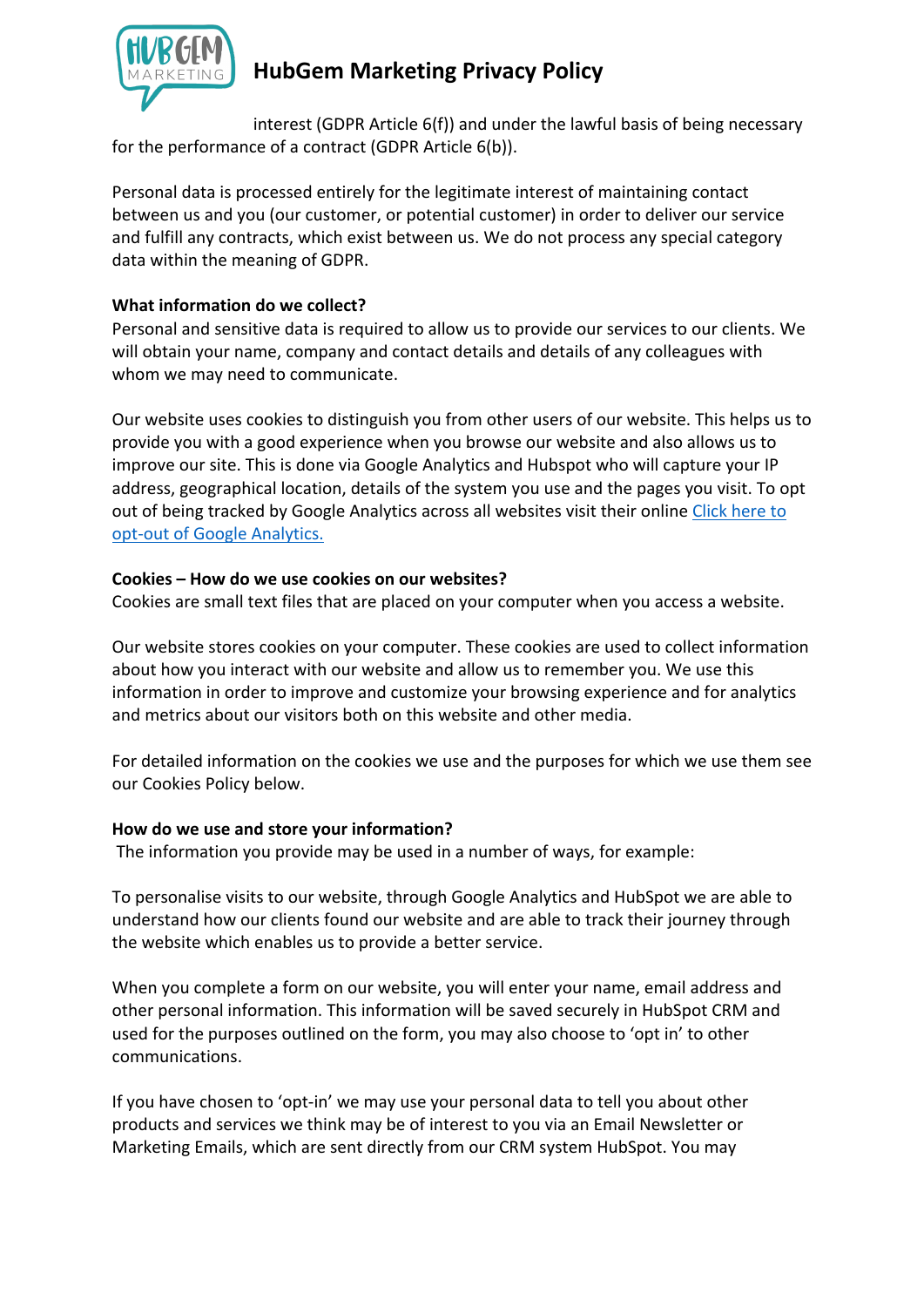

unsubscribe at any time by clicking the link at the bottom of the newsletter or by emailing us and asking us to remove you from this service.

By using the Contact Forms and Email links, the data you input will be entered directly into our Hubspot CRM system. Visitors to our website who have submitted data via a form or email will only be contacted for marketing purposes following their submission of explicit consent to receive such communications.

Under 16's must obtain parental consent before submitting any personal data on our website.

## **Do we ever share personal data?**

As a HubSpot Solutions Partner, we periodically share your data (name and email) with HubSpot. HubSpot's Privacy Policy can be seen here: https://legal.hubspot.com/privacypolicy

We do not share your personal data with other third-parties other than data processors as listed below.

We may also disclose your personal information to third parties in the event we sell or buy business or assets, in which case we may disclose your personal data to the prospective seller or buyer of such business or assets.

## **Do you have any third-party processors?**

As previously mentioned, we interact with carefully chosen third parties who also comply with the relevant regulations and legislation. These third parties are Google and HubSpot, which are both, based in the USA and are EU-U.S Privacy Shield compliant.

## **When can we contact you in the future?**

We would like to send you information about our own products and services, as well as those of selected third parties. We may do this by post, telephone, email or SMS, unless you have told us that you do not wish to be contacted in this way. We will always ask you to confirm in advance that you are happy for us to allow third parties to contact you by email.

If you would like to change any of your preferences relating to the way in which we may use your information for direct marketing, then please update your user preferences or send an email to hello@hubgem.co.uk

## **How long will we hold your information for?**

We have a system of retention periods in place to ensure that your information is only stored whilst it is required for the relevant purposes or to meet legal requirements. Where your information is no longer required, we will ensure it is disposed of in a secure manner from our systems.

## **How can you access and update your information?**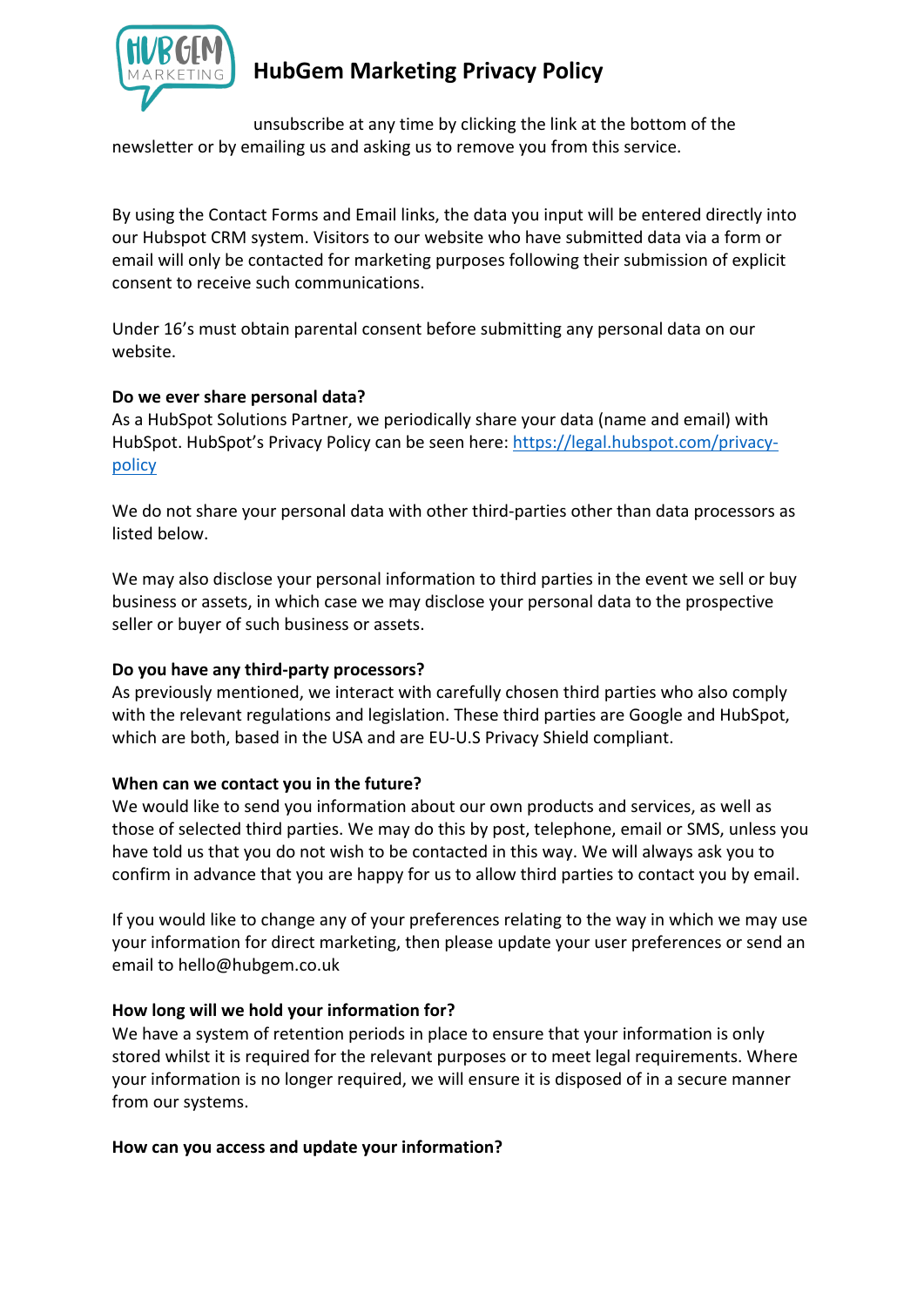

You have the right to request a copy of the information that we hold about you. If you would like a copy of some or all of your personal information, please email or write to us at the address noted at the bottom of this policy.

We want to make sure that your personal information is accurate and up to date. You may ask us to correct or remove information you think is inaccurate.

## **Does this policy apply to linked websites?**

Our website contains links to other websites. If you follow links to other sites from our website your data will be subject to the privacy policies of those sites. You should refer to these policies before providing your data. This privacy policy only applies to this website.

## **How do we update this privacy policy?**

This privacy policy was last updated on 9<sup>th</sup> October 2020. It is reviewed on a regular basis and may be changed with any regulatory, legislation or company changes.

## **What happens if there is a data breach?**

As per the GDPR regulations all data breaches will be reported to the ICO within 72 hours. This includes those of any 3rd parties where it's apparent that personal data stored has been compromised.

## **Who can we contact if we have any queries about this policy or how our data is held?**

Please contact us if you have any questions about our privacy policy or information we hold about you.

By email: hello@hubgem.co.uk

Or write to us at HubGem Marketing, 30 The Close, Sturton-by-Stow, Lincoln. LN1 2AG

Or call us on 07532 340341

The Data Protection Officer's email address is hello@hubgem.co.uk

## **How can we make a complaint?**

You can contact us at the above address, alternatively the supervisory authority in the UK for data protection matters is the Information Commissioner (ICO) www.ico.org.uk. If you think your data protection rights have been breached in any way by us, you are able to make a complaint to the ICO. The ICO Helpline number is 0303 123 1113.

## **Cookie Policy**

Last updated: 9<sup>th</sup> October 2020

HubGem Marketing ("us", "we", or "our") uses cookies on www.hubgem.co.uk (the "Service"). Under the GDPR and Data Protection Act 2018, we will ask for your specific consent to using cookies when you visit the service.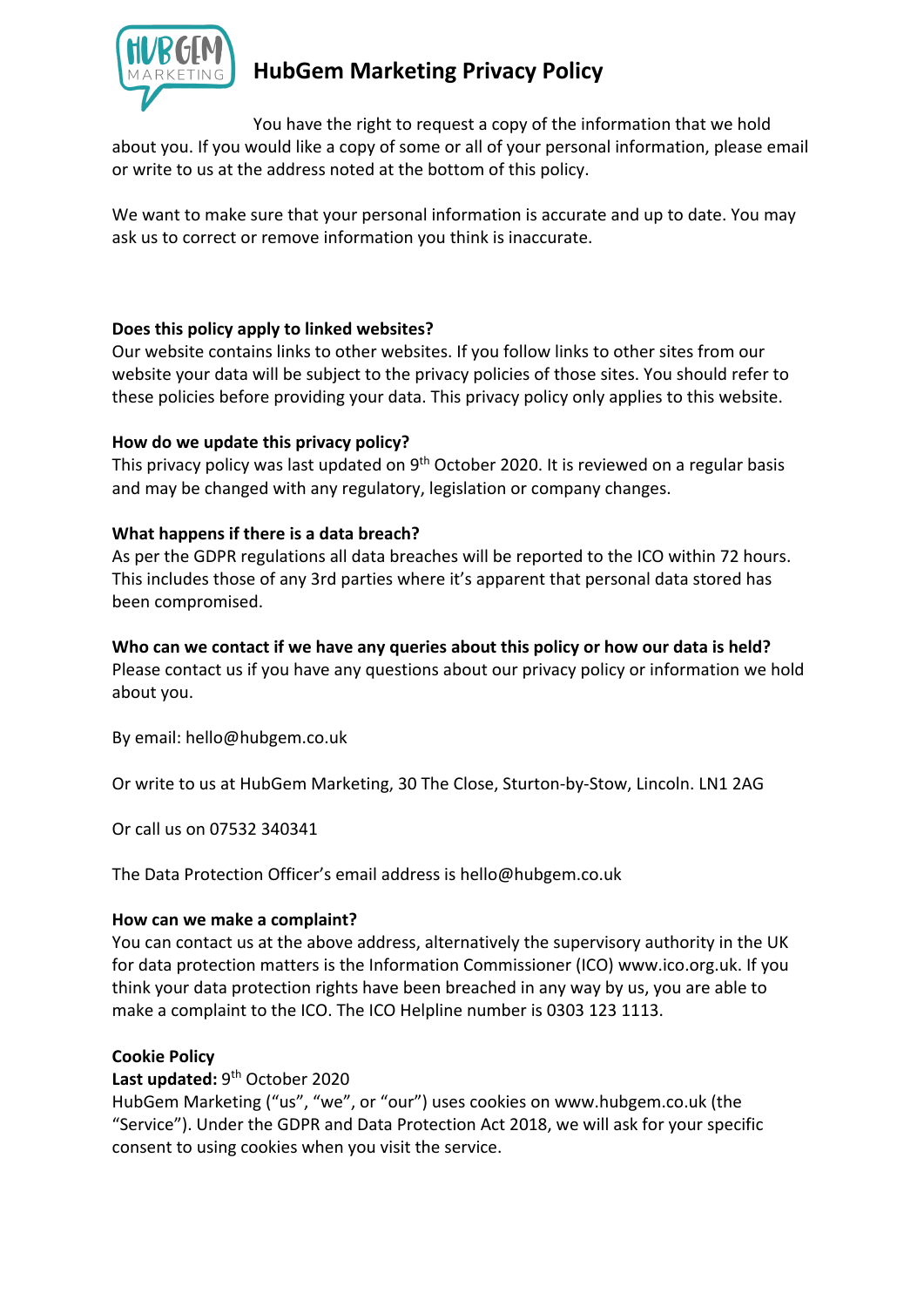

This site may use cookies or browser tracking technologies to provide a better overall user experience. This information allows us to continue modifying the site to meet end user browser types, operating systems, and frequency of visits. Personal information cannot be collected by these methods unless specific consent is provided by the end user. Aggregate cookie and tracking information will not be shared with any third parties.

Our Cookies Policy explains what cookies are, how we use cookies, how third parties we may partner with may use cookies on the Service, your choices regarding cookies and further information about cookies.

## **What are cookies**

## **About cookies**

A cookie is a file containing an identifier (a string of letters and numbers) that is sent by a web server to a web browser and is stored by the browser. The identifier is then sent back to the server each time the browser requests a page from the server.

Cookies may be either "persistent" cookies or "session" cookies: a persistent cookie will be stored by a web browser and will remain valid until its set expiry date, unless deleted by the user before the expiry date; a session cookie, on the other hand, will expire at the end of the user session, when the web browser is closed.

Cookies do not typically contain any information that personally identifies a user, but personal information that we store about you may be linked to the information stored in and obtained from cookies.

## **Cookies that we use**

We use cookies for the following purposes:

(a) authentication - we use cookies to identify you when you visit our website and as you navigate our website;

(b) status - we use cookies to help us to determine if you are logged into our website;

(d) personalisation - we use cookies to store information about your preferences and to personalise our website for you;

(e) security - we use cookies as an element of the security measures used to protect user accounts, including preventing fraudulent use of login credentials, and to protect our website and services generally;

(f) advertising - we use cookies to help us to display advertisements that will be relevant to you;

(g) analysis - we use cookies to help us to analyse the use and performance of our website and services and